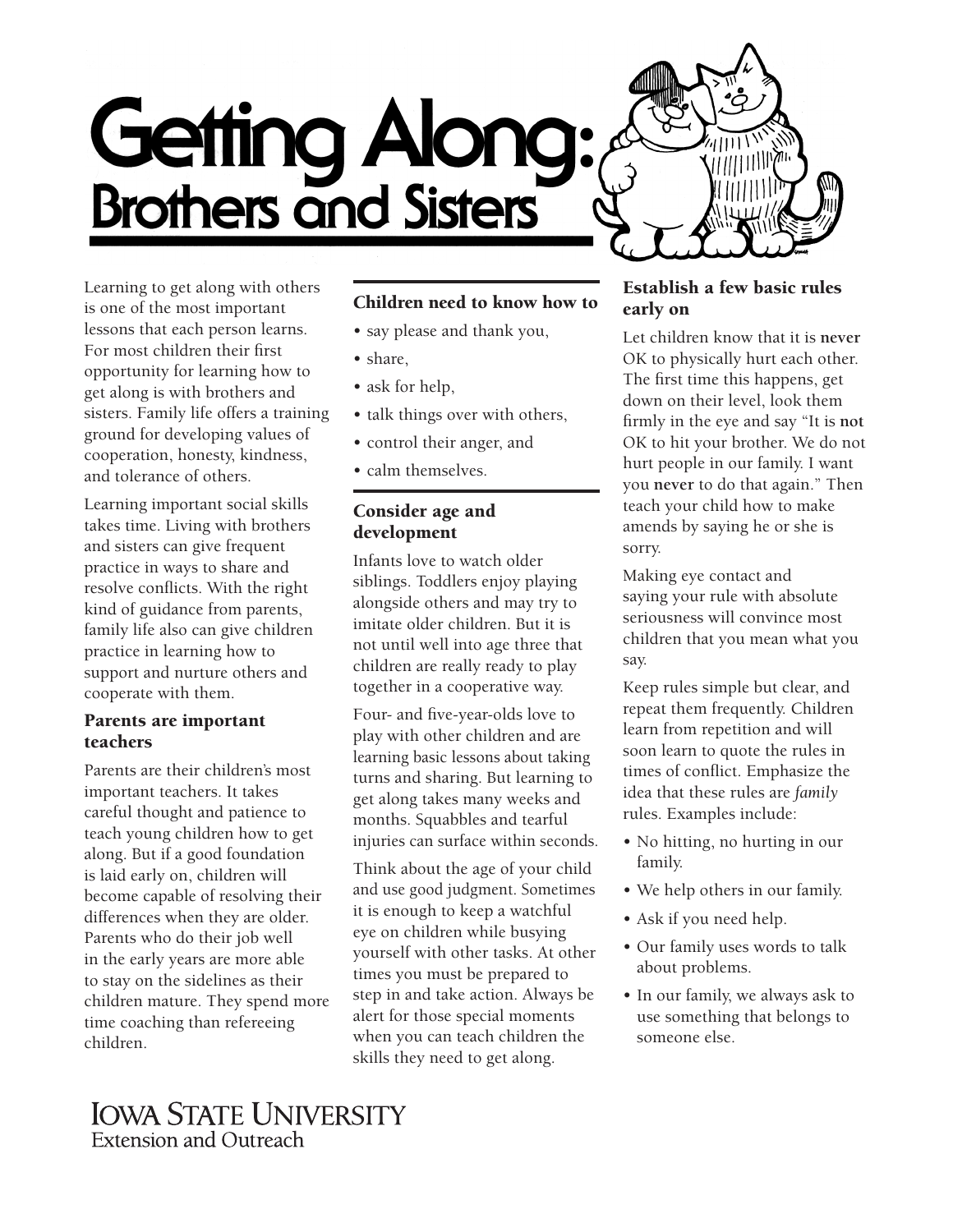# Set the stage for good behavior

Something as simple as changing parts of the home environment can decrease problems with children. Ask yourself the following questions.

- Are there changes we can make in our home that will help prevent fights and squabbles?
- Are there places that encourage togetherness and cooperation?
- Are there places that allow for private time alone?
- Are there enough toys and activities for children of different ages?
- What toys, videos, or computer games might encourage fighting?
- How can we help children understand that some places and things in our home are OK for sharing and some are not?
- How can we make our home more pleasant and peaceable?

Take a room-by-room inventory and look for possible changes that can make life easier and a bit more peaceable.

# When children have their own room

- Help each child make a "Please knock" sign that can be posted on the door.
- Help children personalize their room with pictures and drawings.
- Hang a small bell outside the door that younger children can ring when they want to talk to an older brother or sister.

### When children share a room

- Give each child a shelf or small chest for personal belongings.
- Install extra shelves or organizers in closets.
- Use masking tape on floors, walls, and shelves to identify personal spaces.
- Find a comfortable, private place that a child can use to spend time alone when needed.

# In the bathroom

- Give each child a colorful, plastic container in which he or she can store personal items.
- Provide each child with wash cloths and towels in his or her own color.
- Buy each child his or her own tube of toothpaste.
- Use a toilet paper dispenser that holds several rolls at once.
- Use a timer to limit bathroom dawdlers.

### In the kitchen

- Post a list of chores on the refrigerator. For young children, use pictures or photos instead of words.
- Create a communication center in which the family can leave notes and instructions.
- Showcase children's artwork or school papers.
- Use photo magnets on the refrigerator of your children playing and working together.

### In play areas

- Select toys and activities that children of different ages can enjoy together. Blocks, dress-up clothes, play dough, puppets, and art supplies such as paper, paint, glue, and stickers are good choices.
- Remove toys, books, videos, and computer games that encourage fighting or violent behavior.
- Color code toys to help young children understand what is personal and what is to be shared. Permanent felt tip markers or colored electrical tape are ideal for this.
- Make it easy to find and pick up toys by providing low shelves and clear plastic containers rather than a toy box.
- Color code shelves so that older children learn to store small, breakable items up high, out of the reach of younger siblings.
- Give each child a small rug or blanket to create his or her own special place to play. When play is over, the rug can be rolled up or slipped under a sofa for easy storage.
- Buy two of inexpensive but favorite items.

00000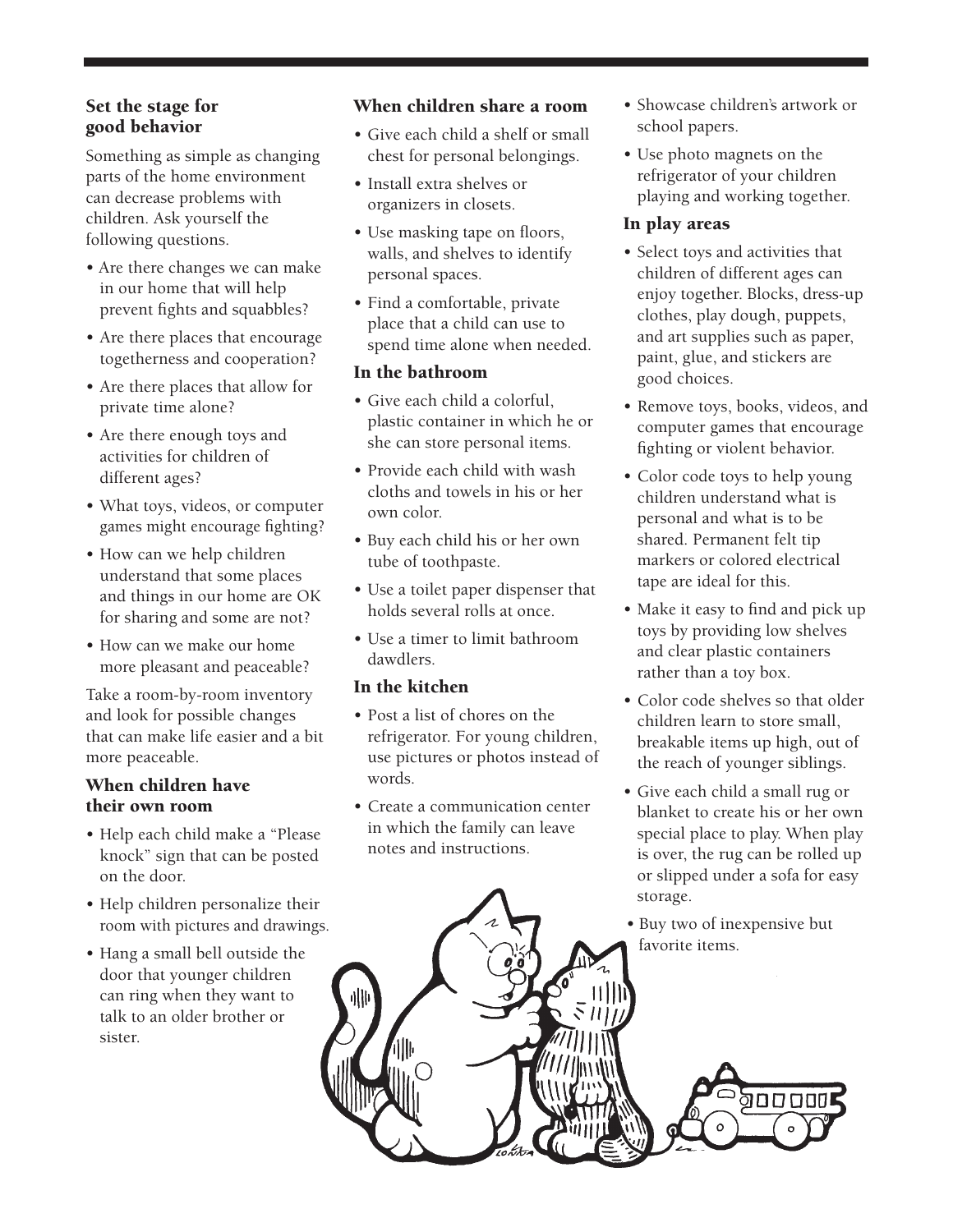# In the living room

- Display pictures of individual children and of brothers and sisters playing and working together cooperatively.
- Keep a sturdy family photo album in an easy-to-get-to place. Family pictures give children a sense of belonging and a strong sense of history.
- Create a cozy place for family discussions.

# All around the house

- Arrange furniture so that running and wild horse play are held to a minimum. Block off wide open spaces with a wellplaced sofa. Move the chest away from the back door so it is not always hit when the kids come in from the back yard.
- Avoid a crisis by keeping things that are breakable, valuable, or dangerous out of reach.
- Keep some pleasant, cheerful music on hand to sooth children when tempers begin to flare.
- Make your home appeal to the senses. Provide a few plants and paint walls in pleasing colors.

# Tips from experienced parents

**Start young.** From the beginning let children know that they are expected to treat each other fairly. Let your children know that hurting each other is **not** OK.

**Take 30 seconds to** *stop, look, and listen.* This definitely helps you get a better idea of what kids are fighting over. Take the next 30 seconds to think about how you should respond to the situation. Thirty seconds may not seem long, but you will be amazed at how it helps you to keep your cool and take charge in an effective way.

**It is OK to treat children differently.** The important thing is not to *devalue* one child over the other. Focus on the positives of each child's personality and interests.

**Think** *cooperation* **instead of competition.** For example, rather than having children race each other to pick up toys, set a timer and have them race together to beat the clock. Try to find at least one thing every day that kids can work together to accomplish.

**Look for opportunities for children to help each other.** Even very young children can bring diapers, help feed the baby, cuddle a younger one who is upset, or push the stroller.

**Make at least one weekly chore a team effort.** Setting the table, feeding the birds, emptying the dishwasher, and raking leaves are good jobs for learning how to work together.



**Help children to problem solve.** Take the time to help them discuss the problem, brainstorm solutions, and try to work things out. The time you invest early on will save a great deal of time years later because they will become so good at it, they will be able to solve most problems themselves.

**Remember that you are on stage—a real-life stage.** Your kids watch what you do very closely. Show your children how to be patient with each other by talking in a calm voice, giving clear directions, and avoiding angry comments.

**Teach your children what to do when they are angry.** Walk away from the situation, count to ten, go hug a stuffed animal, or ask an adult for help.

**Remember to thank your children for getting along.** "Thanks for helping your sister pick up her toys" or "It's great to see you two working together to rake leaves."

**Remember also to remind your children to thank each other.** "I bet Megan would feel good if she heard a thank you for helping you to set the table."

**Have regular rules and routines so children know what to expect.** Children should know that they are always expected to clean up their toys before bedtime or feed the pet right before dinner. If parents are consistent, children have a better idea about what is needed from them in everyday family life.